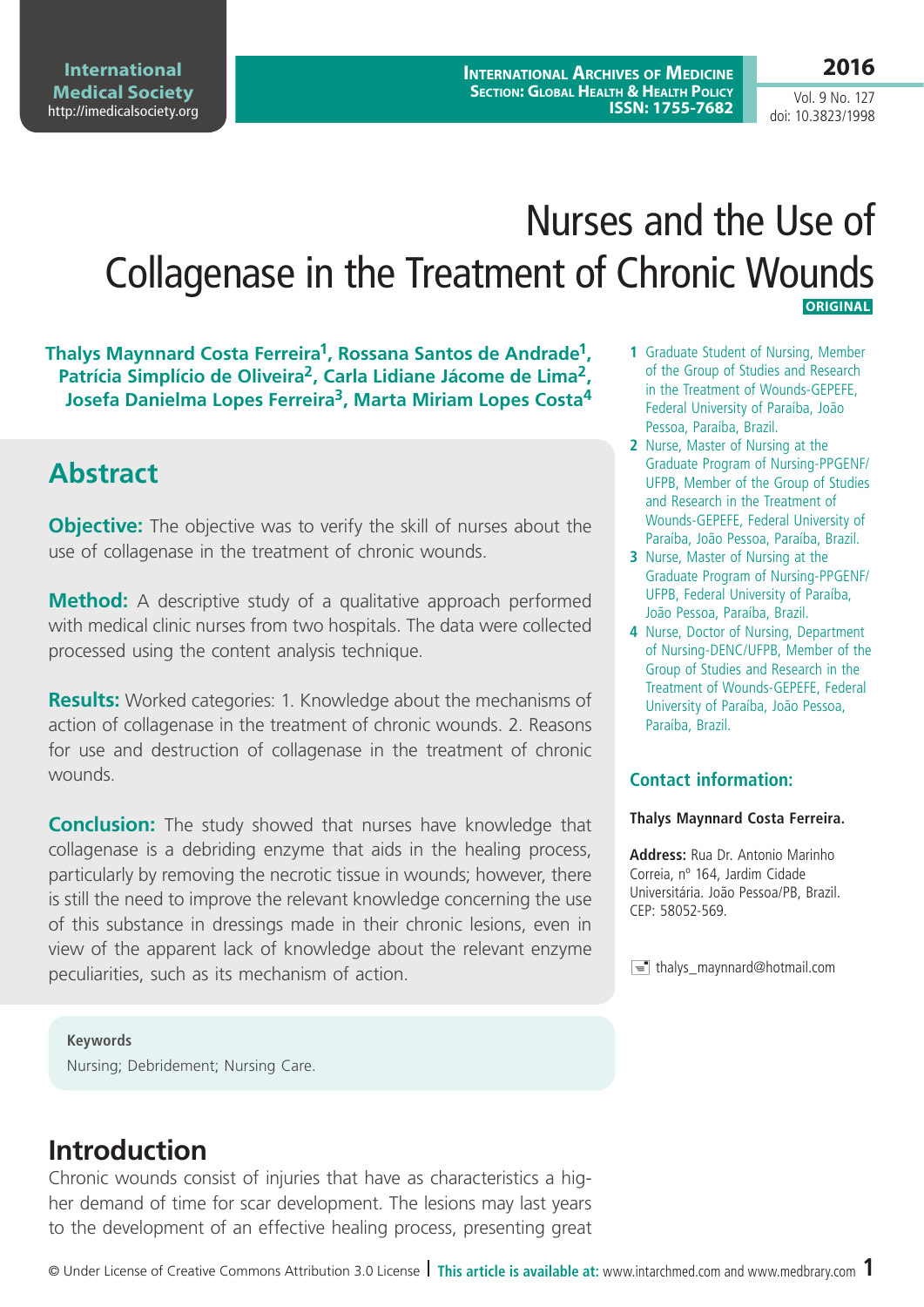potential for recurrence, as well as the presence of specific cells of the chronic inflammatory process at the local of the injury, for example, differentiated macrophages and lymphocytes, which differentiates this type of wound from the others [1-2].

Chronic wounds such as neuropathic ulcers, pressure ulcers and venous ulcers, are lesions that have a high morbidity and mortality, resulting in longer hospital stays and negative impacts, both in the quality of life, as in health services due to high costs social and economic engaged in their treatment [3-4].

With the growing number of people who have lesions with these peculiarities, researchers and administrators in the health sector have shown interest to be involved in this theme, in view of the impact of these injuries on the lives of individuals and, of course, the high hospital costs which they require [3-4].

For the treatment of wounds, there is a wide variety of products in the market, which ultimately require rigorous evaluation of tissue injury occurs so that the selection of the most appropriate coverage aiming to reach the appropriate treatment [5]. Thus, it is important that occurs thorough evaluation of the lesion from its source, location, size of the lesion bed characteristics, such as types of tissue present (vitalized or not), signs of infection and the presence of cavities, in addition adjacent skin. Systemic and psychosocial character condition of the patient should also be taken into account in the evaluation time, such as nutritional status, comorbidities, age, medications used, financial and social conditions to cooperate for the treatment and health keeping [6]. This fact will ensure the nurse accurate and actual situational conditions about the injury and it may take care holistically based on resolving interventions.

In chronic wounds, in addition to the general characteristics evaluated, it is necessary to consider the peculiarities of this type of injury, since there is usually deficient endogenous collagenase production, leading to failure in the removal of devitalized tissues. This particularity makes one of topical products of choice for the treatment is preferably collagenase [6].

Collagenase is a topical debriding substance that acts by means of an enzyme called Clostridiopeptidase A., which promotes the removal of devitalized tissues. To be routinely used by health professionals, especially nurses, it is necessary to have technical and scientific knowledge about this enzymatic debriding, because if used improperly it can make improper the formation of granulation tissue, and consequently delayed healing [3, 7-8].

For collagenase to be used properly and judiciously, there is a priority for the nursing professional, as well as to know about this product used to treat wounds, systematize this assistance, thus performing the steps of the nursing process through holistic and systematic evaluation the wound and the patient, thus enabling nurses to the construction and implementation of the treatment plan, monitoring, and documentation of results from the interventions, which will provide means for the attainment of its main objective included in the care process: the progression of injury, satisfying your customer [4, 6].

It is emphasized that currently the treatment of wounds is considered a multidisciplinary practice, which requires the joint efforts of health professionals, but is nursing more accurately the clinical nurse who is in charge of decision making inherent in the process of care wounds, as well as the choice of the dressing and the substances used in the evolution of the injury process [9].

Such a fact requires from nurses autonomy and quality of service performed, thus requiring responsibility and a broad knowledge from the professional. By the elucidated information, one can observe the importance of the role of nurses in all stages of the implementation process of care focused on the treatment of chronic skin lesions, but also the need for knowledge of all kinds of products used in the treatment these wounds, emphasizing collagenase,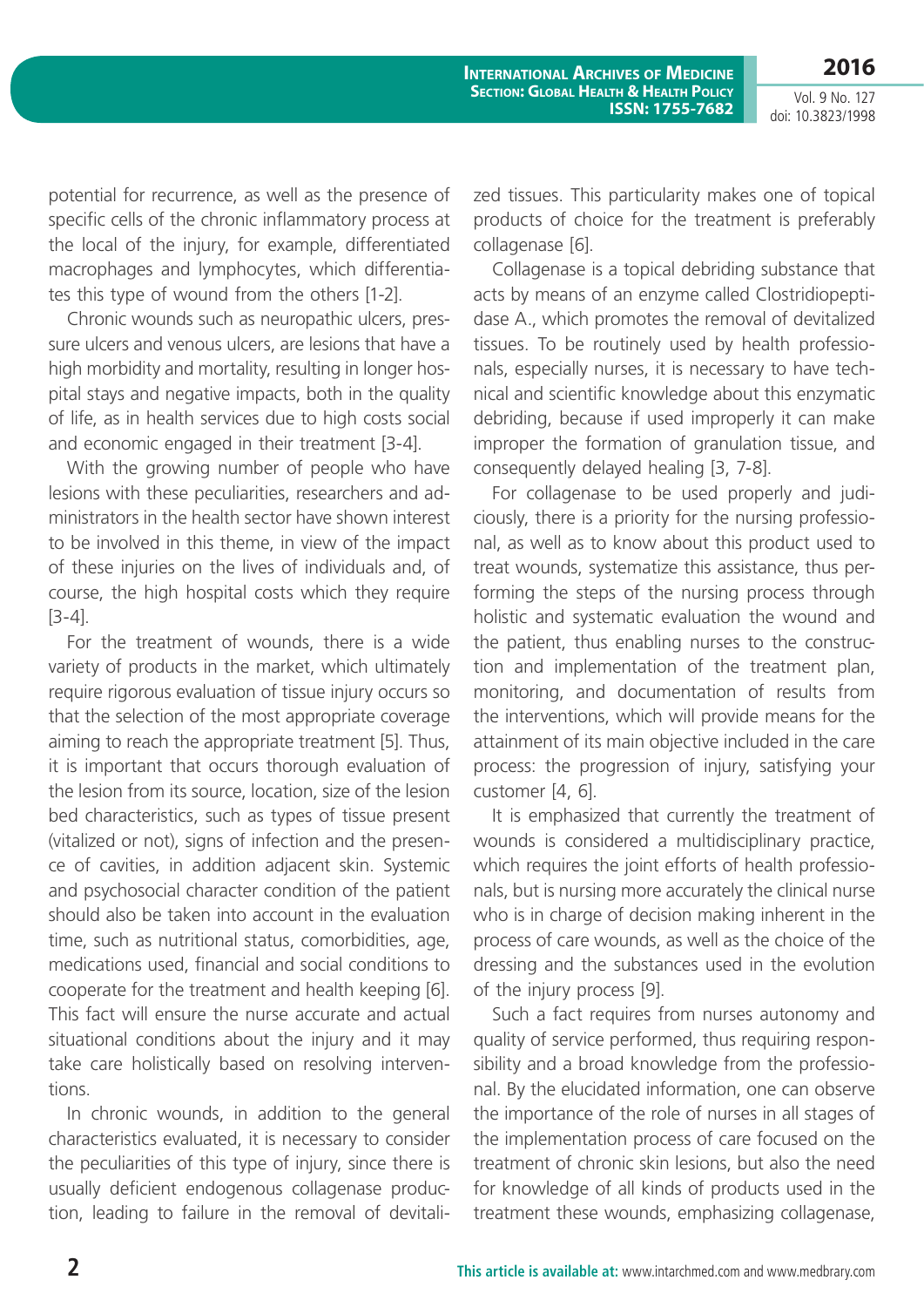**2016**

as a cover for easy access to hospital services, one of the most used products in the clinical practice of nurses who treat chronic injuries.

Given the above, this study aimed to verify the skills of nurses regarding the use of collagenase in the treatment of chronic wounds.

### **Material and Method**

This is a descriptive study of a qualitative approach, developed in the medical clinic of two hospitals in the city of João Pessoa – PB, during the months from September to December 2014. The selected hospitals named as Hospital A and Hospital B to anonymity of institutions were chosen for developing comprehensive care to people with chronic wounds, regardless of etiology, and for using the collagenase routinely, and quite often in the execution of dressing developed at both clinics, a fact that aroused interest in the study of the object.

The research population consisted of nurses working in the medical clinic of these hospitals. The sample behaved 14 nurses who met the following inclusion criteria: being a nurse, be in the Clinical Unit at the time of data collection, perform nursing care focused on the treatment of chronic wounds. They were used as exclusion criteria: nurses who were not present at the time of data collection and who did not perform the treatment of chronic wounds.

For data collection there was used a semi-structured script, applied as an interview with the active professional in the unit. The interview was recorded with the aid of an audio pickup device (MP3), and fully transcribed, opting for post-collection transcript so that the reliability of data could be preserved. Data collection was performed on the professional duty at a propitious time, not to interfere with the routine work of the study participant professional in preserved place.

Data analysis was given by the Content Analysis method, which consists of a thematic categorization of the content itself inserted in the speech of the interviewee through systematic techniques. Methodological further based on the method is given by the analysis of the stages of content consisting of: pre-analysis of the data collected, the material exploitation and processing of the results [10].

For the research to be taken there were considered the provisions of the Resolution nº 466/12 of the National Health Council which deals with research involving humans in force in the country, this resolution provides for the application of the signature of the Consent and Informed completed by participants, as well as Resolution nº 311/2007, COFEN, which provides for the code of ethics of nursing professionals. The project was approved by the Ethics Committee on Research, according to CAAE 17913813.9.0000.5188.

### **Results**

There were interviewed 14 nurses working in the Medical Clinic, 10 respondents belonging to the Hospital A and 4 to Hospital B. From these, 12 (86%) were female; 10 (71%) between 31-45 years old; 5 (35%) had more than ten years of professional experience; 8 (57%) professionals had between 1-5 years of experience in the treatment of wounds; only 1 (7%) was specialized in Dermatology Nursing, as shown in **Table 1**.

**Table 1.** Distribution of nurses participating in the study according to the demographic and professional data. João Pessoa, PB, Brazil, 2014.

| <b>Variables</b> | N              | $\%$ |
|------------------|----------------|------|
| Gender           |                |      |
| Female           | 12             | 86   |
| Male             | $\overline{2}$ | 14   |
| Age (years)      |                |      |
| $18 - 25$        |                | 8    |
| $26 - 30$        |                |      |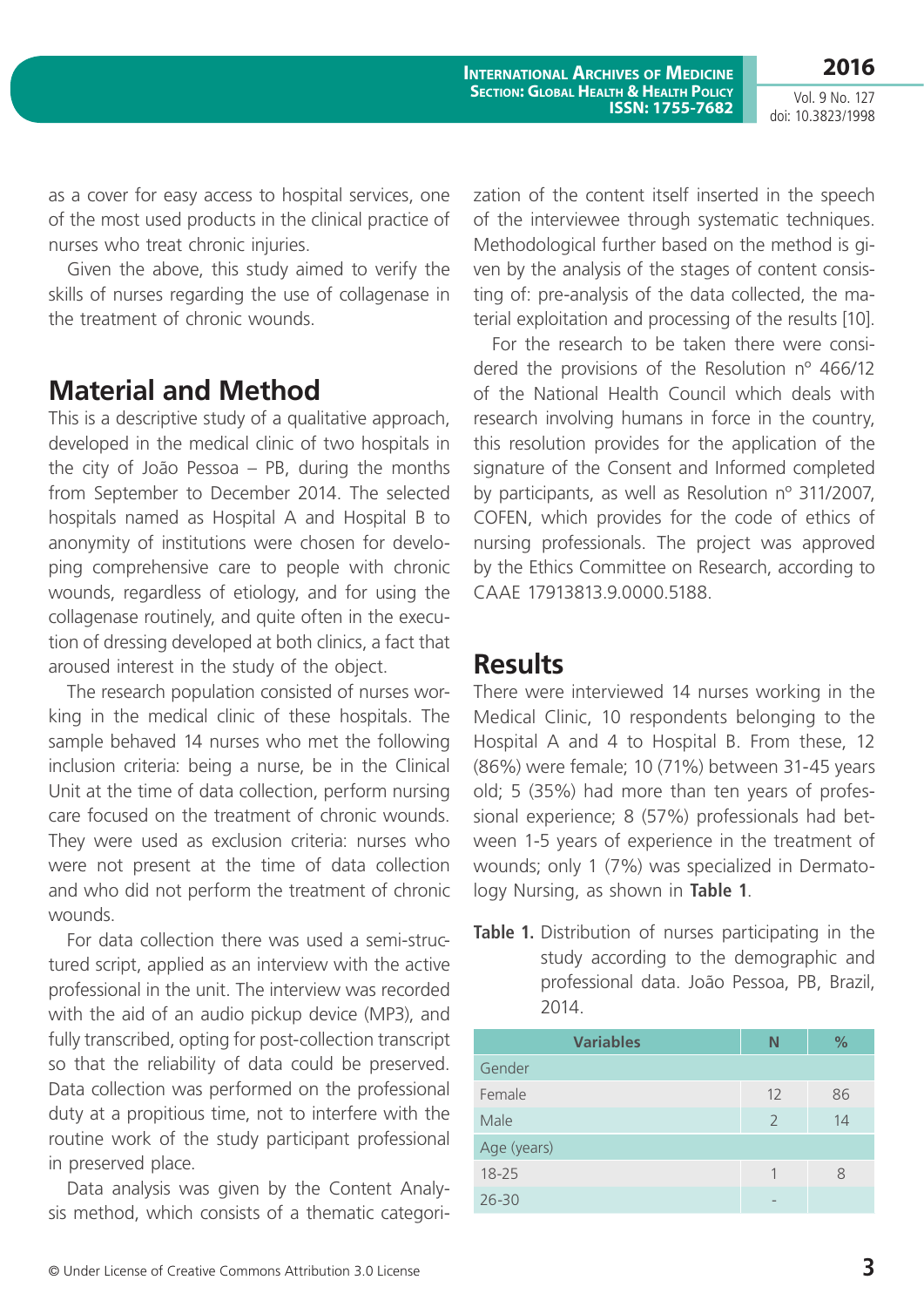**International Archives of Medicine Section: Global Health & Health Policy ISSN: 1755-7682** **2016**

Vol. 9 No. 127 doi: 10.3823/1998

| <b>Variables</b>                                     | N                 | %                        |  |
|------------------------------------------------------|-------------------|--------------------------|--|
| Age (years)                                          |                   |                          |  |
| $31 - 45$                                            | 10                | 71                       |  |
| 46-50                                                | 3                 | 21                       |  |
| > 50                                                 | $\overline{a}$    |                          |  |
| Training time (years)                                |                   |                          |  |
| <1                                                   |                   |                          |  |
| $1 - 5$                                              | 5                 | 35                       |  |
| $6 - 10$                                             | $\overline{4}$    | 30                       |  |
| >10                                                  | 5                 | 35                       |  |
| Time of operation in the treatment of wounds (years) |                   |                          |  |
| $<$ 1                                                |                   | $\overline{\phantom{0}}$ |  |
| $1 - 5$                                              | 8                 | 57                       |  |
| $6 - 10$                                             | 6                 | 43                       |  |
| >10                                                  | $\qquad \qquad -$ |                          |  |
| Post-graduation                                      |                   |                          |  |
| Specialization in Nursing                            | 12                | 86                       |  |
| Specialization in Stomatherapy<br>Dermatology        | 1                 | 7                        |  |
| No specialization                                    | 1                 | 7                        |  |
| Social Participation                                 | 1                 | 7                        |  |
| Total                                                | 100               | 100                      |  |

Regarding the perception of nurses in the use of collagenase during treatment of chronic wounds, after analysis of this content in the reports emerged the following categories:

- 1. Knowledge about the collagenase action mechanism in the treatment of chronic wounds;
- 2. Reasons for use and destruction collagenase in the treatment of chronic wounds.

### **1. Knowledge about the collagenase action mechanism in the treatment of chronic wounds**

The category reports the knowledge of nurses in relation to collagenase mechanism of action, indicating that these professionals consider it a debriding operating principally in the removal of necrotic tissue. While they claim erroneously that the collagenase is an autolytic debriding, it is clear that nurses have reasonable understanding regarding this enzymatic debriding.

*I define as an anti-necrosis product. Because every time I use collagenase in the treatment, I see that there is a very easy detachment of the necrotic tissue present in the wound. It is a very good ointment.*

Nurse 1.

[...] It is an excellent non-selective debriding and *autolytic. Now, of course not, every stage of the wound I'll be able to use it. It will "do" for a period there is well stressed necrotic tissue, then I use.*

Nurse 2.

*So, collagenase is an excellent autolytic debridement. It is present in our service and it is also used a lot here in the clinic. Of course, the only way we have is the form of ointment, and we, nurses, when we perform the bandages put it in the areas of necrosis, those darker, unviable tissue.* Nurse 4.

*Collagenase is an autolytic debriding nonselective well-known [...] widely used in various places, especially in those where we have not so many financial conditions to acquire. Here, for example, it is widely used. I highly recommend the use to be a very good and also wonderful effect enzyme.*

Nurse 5.

Besides considering collagenase as a strong debriding agent, nurses also believe that it acts enabling the wound, allowing the injury to be evaluated after the removal of the devitalized tissue, as well as other forms of treatment that can be used.

*It will just remove the macerated tissue, slough, necrotic, to provide a possible healing and progression of injury, mainly from the wound bed. It enables our assessment.*

Nurse 6.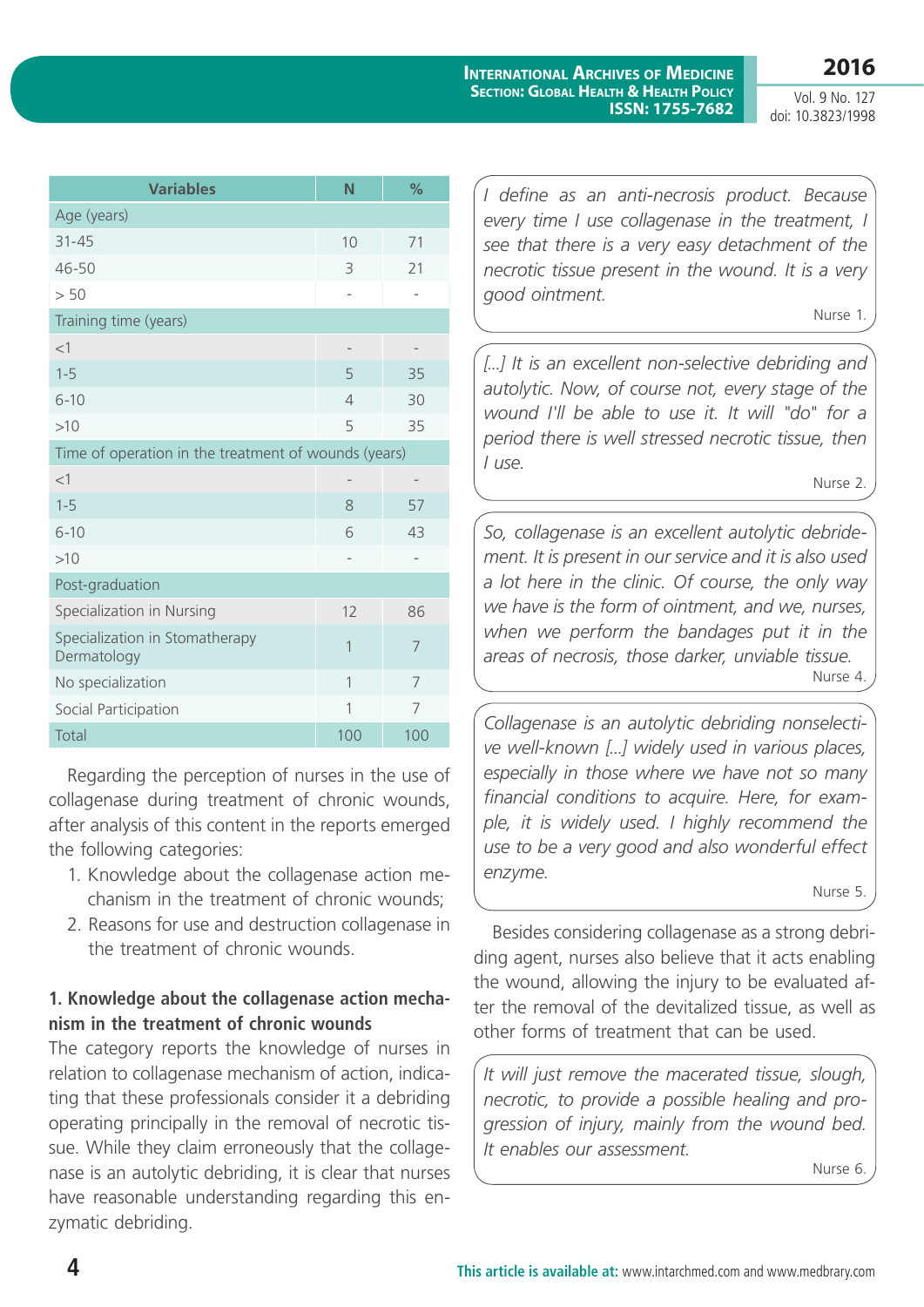**2016**

Vol. 9 No. 127 doi: 10.3823/1998

*[...] To help the debridement I use collagenase. It will act as a facilitator, because it acts faster [...] at certain stages of necrosis, but we have to know when to use it.*

Nurse 7.

*It acts very well and gives me subsidies to assess the injury of more precise and clear, much faster than some other enzyme. I like to use it.* Nurse 3.

*If it works by removing and enabling [...] so that then we can start with other therapeutic practices [...] it acts so mainly very well even in treatment.* Nurse 10.

#### **2. Reasons for use and destruction collagenase in the treatment of chronic wounds**

When asked about the withdrawal of collagenase in the treatment of chronic wounds, nurses gave favorable and unfavorable reasons in relation to the use of said debriding.

Concerning the reasons for use of nurses they emphasized the importance of collagenase treatment as well as the knowledge regarding the debriding order to use it properly.

[...] It is still useful for coagulation necrosis of *when seeking accelerate this debridement. It is useful, it is not necessary to remove it, unless the institution chooses to papain, for example, another enzyme, but we have to have an enzyme, is important. The task is not to forbid the use of collagenase, is know how to use.*

Nurse 9.

*[...] If you know what time you will use a product, you will not extinguish it its practice of its use. If you know when you should use it, I would not withdraw it.*

Nurse 8.

*[...] I do use collagenase to know that it can indeed be used when necessary, as well as the great importance that has debriding. I would not give it, because I see that the wound evolves well when used properly and with adequate precautions. The nurse has to know well the product to be able to enforce its use, and the collagenase is no different.*

Nurse 10.

*[...] When it refers to collagenase, I know it's a product that needs to be aware that the use is done correctly. In wounds that take a long time to heal, and that is necrosis, it is a great option. We use a lot here at the clinic, and the nurse knows there will be no problem, but rather a contribution to healing.*

Nurse 11.

The reasons for destruction, nurses consider collagenase association to a no longer recommended antibiotic, the risk of achieving viable tissues, and dependence on prescription so it can be used.

*In addition to have the associated antibiotic, chloramphenicol, and this longer be an antibiotic that is well surpassed almost not used anymore, and it has a very rapid debriding action sometimes affects viable tissue if we let long time.*

Nurse 6.

[...] Collagenase should not be used more today, *because we almost no longer use, and doctors need to prescribe for us to use, after all is a form of treatment, so I believe that we should not use it in daily life.*

Nurse 5.

*I prefer rather not to use, you first need the doctor who prescribe and it can achieve viable tissues. I do not use on their own exactly for these reasons, even though nursing is responsible for this function. I do not use, in spite of it exist here.* Nurse 14.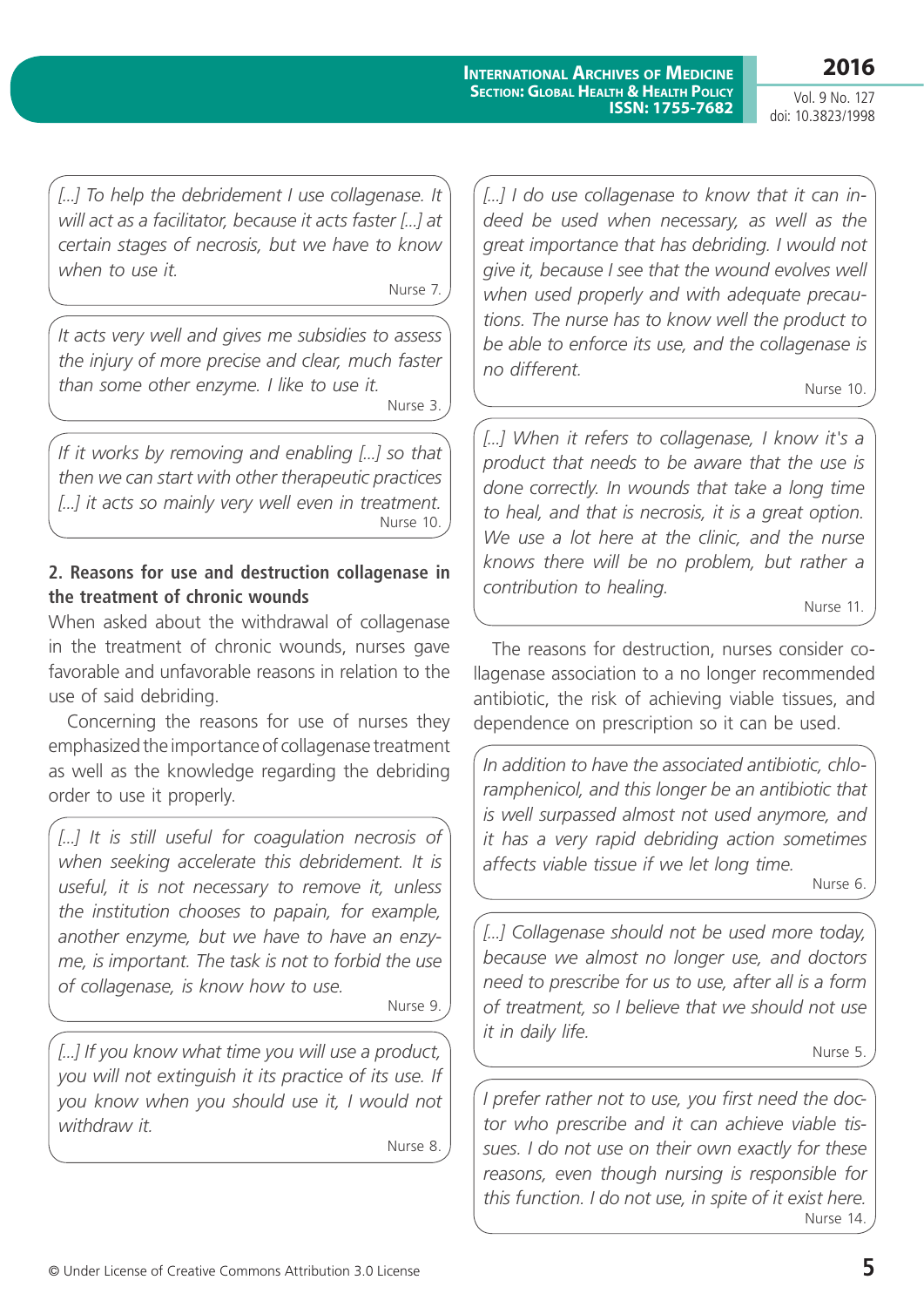**2016**

*I think rather that it should be removed. You misuse, and when you use has to be under medical prescription, so I believe it is no longer serving. Furthermore, a substitution by another enzyme also cover would be feasible, but a lot depends on several factors, such as access and cost [...].* Nurse 12.

There are also professionals who do not feel able to issue a decision-making position in this regard, justifying not know how to respond to questions and also ignore the cost/ benefit of other products.

*I do not know, because there are many new substance, there are other products, cost/benefit, I believe I would have to do some research before answering, to be able to replace. I have no opinion on this question no.*

Nurse 13.

*I cannot comment about it because I do not work with regulatory manufacturers. If I had more accurate knowledge, I assure you that would position me. So I guess I cannot.*

Nurse 12.

*I think when you do not know you cannot give an opinion, isn't it? So, I am sincere in saying that I cannot contribute on this point, because I have no great safety to say something that might alienate the product of our practice, it is as viable for use.* Nurse 8.

*I do not know how far I can argue about it, I'm not so sure to describe to you something, a decision-making within that scope. I say for sure that I cannot answer.*

Nurse 14.

### **Discussion**

The term comes from the French "débrider" which means "to give free rein to" and was introduced by Pierre Joseph Desault in the late 1700s, to treat wounds of war and noted that there were better healing when performed debridement. This technique has several benefits for healing because it allows better evaluation of the wound, reduces the potential for infection by reducing the load of microorganisms, removing biofilms and activating cell activity by removing physical barriers to the fully devitalized necrotic tissue. This fact is explained as the necrotic tissue leads to the release of endotoxins that inhibit keratinocyte activity, and fibroblast decreases the presence of senescent cells with less protein, and less ability to proliferate, negatively influencing the activity of tissue growth factor [11-12].

The debridement technique can be performed by means of three types: mechanical or surgical debridement, consisting of a practical removal of necrotic tissue using instruments such as scalpel and curette; autolytic debridement comprising a selective removal process of necrotic cells due to the action of digestive enzymes and endogenous being primarily developed from covers that leave the wet lesion bed, thus facilitating the arrival of cells in the scar region; enzymatic or chemical debridement, which is based on the use of degrading substances, such as enzymes which digest the necrotic tissue, thus facilitating the healing process and progression of wound [7, 13].

Collagenase is an enzyme agent used for the hydrolytic cleavage of collagen molecules, which are the main components those adhere non-viable tissue in the wound bed [15]. The specific proteolytic activity of collagenase was isolated in 1950 by pioneers of Bioscience: Mandl, Seifter, Harper and their colleagues, and demonstrated the breakdown of collagen while maintaining the integrity of viable tissue in wounds [6]. What goes against the assertion of some nurses, as they consider collagenase as a non-selective and autolytic debriding?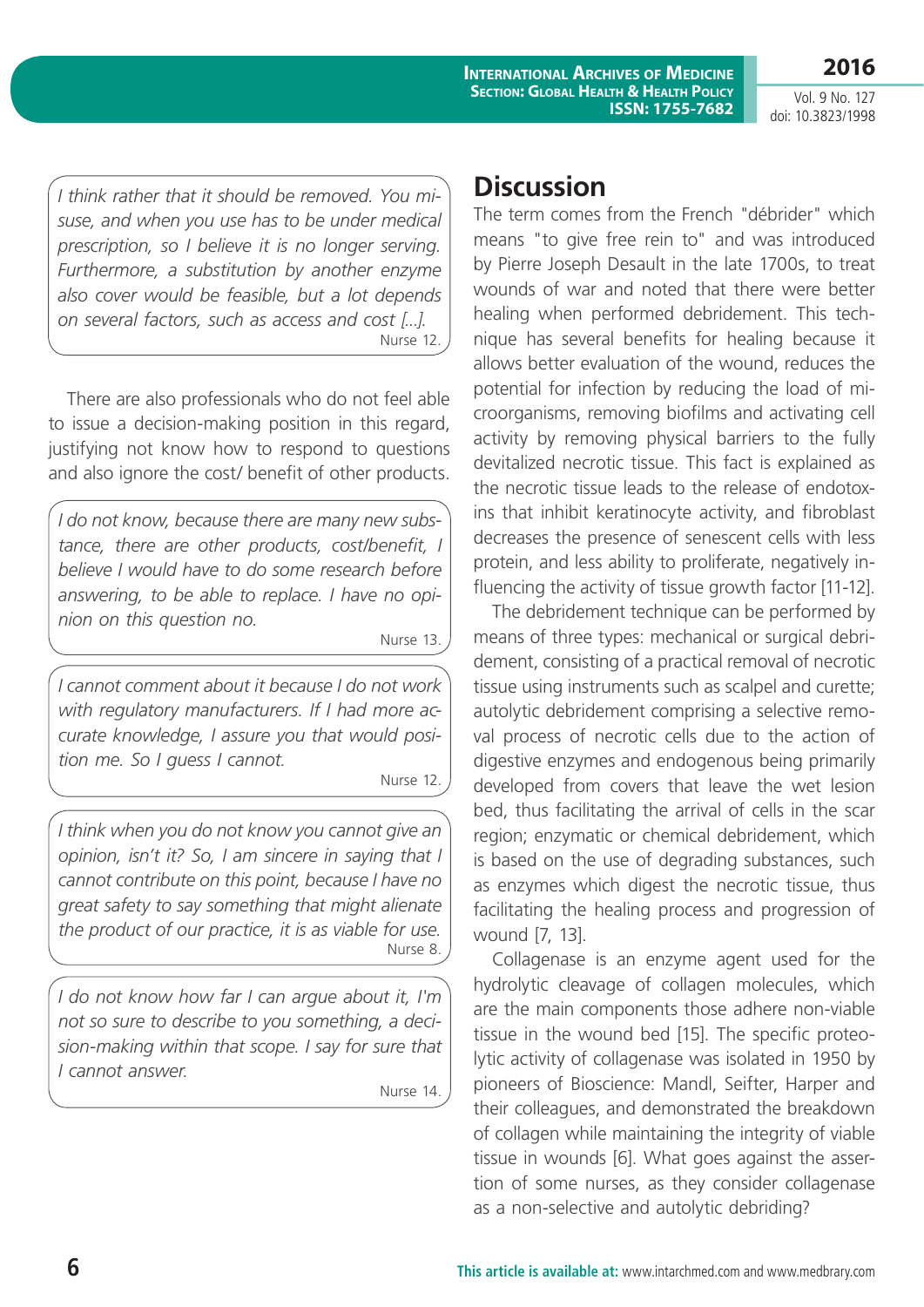**2016**

Concerning the action of collagenase, most speeches revealed that it acts mainly necrotic tissue, showing adequate knowledge of nurses, as the literature states that debriding provides cleaning injury by removal of devitalized tissue (necrosis) and crusting formed [9].

One benefit of collagenase highlighted by nurses and supported by the literature, comprise the best conditions for evaluation of the wound after use of such debriding, since the enzymes topical digest and dissolve the devitalized tissue, enabling the wound and allowing viable tissues make it visible to the nurse, assisting in choosing treatments that promote the healing process [14].

Regarding the reasons for the use of collagenase, it is emphasized that nurses justified its use by having knowledge in relation to its mechanism of action as enzymatic debriding, and that its use becomes an important tool for the treatment of the wound. The care of people with wounds requires technical-scientific knowledge, with skill and integral vision to the patient, which is a need identified by own account of the participating nurses, when they express the importance of recognizing how to use the enzymatic debriding the care of the patient affected by this injury [15].

Concerning the non-use of collagenase, the speeches of nurses refer to not use the ointment because of association with antibiotic chloramphenicol, and use restricted to prescription.

The association of collagenase with chloramphenicol, it is emphasized that this is a bacteriostatic antibiotic of broad spectrum used to tackle local bacterial infections, low evidence of acquired resistance. However, recognition of toxic effects that can cause serious damage to health as the gray baby syndrome and aplastic anemia, as well as the emergence of new, more effective and less toxic drugs, eventually restricting its use [17, 18]; while topical use of antibiotics that do not expose the risks of destruction mentioned in the speeches justified by decreased collagenase production Chloramphenicol with the pharmaceutical industry.

Nurses also reported dependence on prescription as a barrier to not use collagenase; however, the Regional Councils of São Paulo Nursing and the Federal District, after analysis of the legislation, say the technical trained nurse and scientifically has legal support and autonomy to prescribe covers/related and topical therapy as institutional protocols or health body [19, 20].

In addition to the lack of knowledge regarding the legislation governing the profession and guaranteeing autonomy in the treatment of wounds, some nurses also showed uncertainty in positioning with respect to decisions regarding the use of that type of topical debriding treatment, not being able to issue opinion on its usefulness.

This may be a result of little or no workload for the treatment of wounds during the training of nurses, which reflects the lack of knowledge and/or even interest in wound care, since they were not motivated at the time of learning. This fact is reported in studies that show a lack of knowledge of nursing students regarding the treatment of wounds, which can result in care not based on scientific evidence, compromising the quality of nursing care for people with chronic wounds [5, 16].

### **Conclusion**

The study showed that nurses have knowledge that collagenase is an enzyme debriding that aids in the healing process, especially removing the necrotic tissue in chronic wounds. However, these professionals have superficial knowledge regarding the use of this debriding with deficit especially in relation to its mechanism of action, which could end up enhancing the delay in the healing of chronic wounds.

Thus, understanding that the nurse is primarily responsible for the treatment of wounds highlights the need to improve for the care of wounds systematized and updated, ensuring the quality of care.

For this, it is essential that health services invest in continuing education activities, seeking to intervene in the needs identified from the health professionals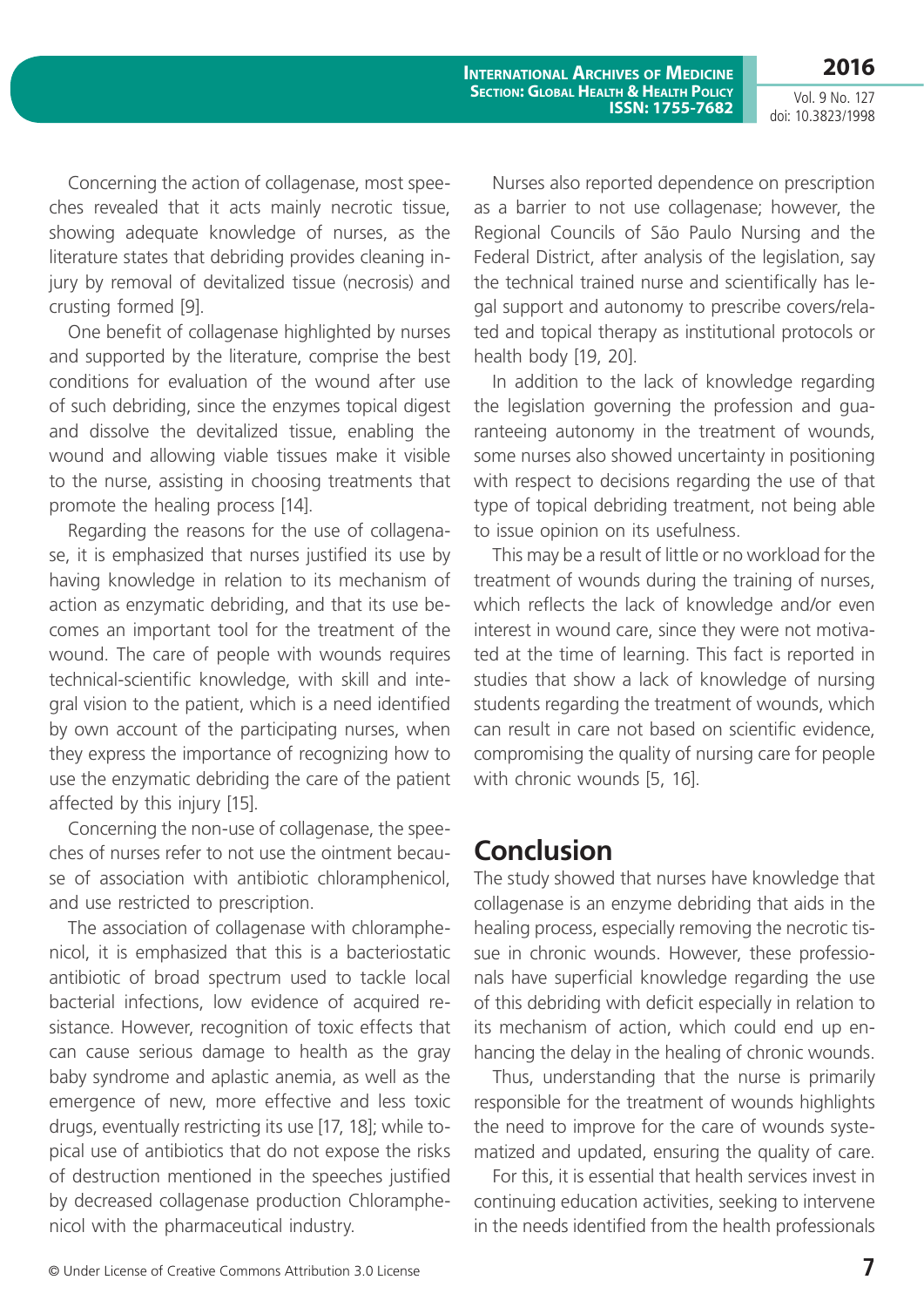themselves, as well as the educational institutions extend the hours for the treatment of wounds, so that nurses possess adequate technical and scientific skills to exercise care that is inherent in their profession.

## **References**

- **1.L**eite AP, Oliveira BGRB, Futuro DO, Castilho SR. Effectiveness of using the gel of papain in the wound healing: clinical trial. Online braz j nurs [Internet]. 2011 Oct [Cited 2015 Mar. 16]; 10(2):2p. Available from: [http://www.objnursing.uff.br/index.](http://www.objnursing.uff.br/index.php/nursing/article/viewFile/3351/pdf) [php/nursing/article/viewFile/3351/pdf](http://www.objnursing.uff.br/index.php/nursing/article/viewFile/3351/pdf)
- **2.** Silva PN, Almeida OAE, Rocha IC. Topical therapy in the treatment of chronic wounds. Enferm glob [Internet]. 2014 Jan [Cited 2015 June 20]; 33: 46-58. Available from: [http://revistas.](http://revistas.um.es/eglobal/article/view/165461/156731) [um.es/eglobal/article/view/165461/156731](http://revistas.um.es/eglobal/article/view/165461/156731)
- **3.** Onesti MG, Fino P, Ponzo I, Ruggieri M, Scuderi N. Non-surgical treatment of deep wounds triggered by harmful physical and chemical agents: a successful combined use of collagenase and hyaluronic acid. Int Wound J [Internet]. 2014 [Cited 2015 June 23]. Available from: [http://onlinelibrary.wiley.com/doi/10.1111/](http://onlinelibrary.wiley.com/doi/10.1111/iwj.12215/pdf) [iwj.12215/pdf.](http://onlinelibrary.wiley.com/doi/10.1111/iwj.12215/pdf)
- **4.** Gonçalves MBB, Rabeh SAN, Terçariol CAS. Contribuição da educação à distância para o conhecimento de docentes de enfermagem sobre avaliação de feridas crônicas. Rev latinoam enferm [Internet]. 2015 Jan/Feb [Cited 2015 June 2015]; 23(1). Available from: [www.scielo.br/pdf/rlae/v23n1/pt\\_0104-1169](http://www.scielo.br/pdf/rlae/v23n1/pt_0104-1169-rlae-23-01-00122.pdf) [rlae-23-01-00122.pdf](http://www.scielo.br/pdf/rlae/v23n1/pt_0104-1169-rlae-23-01-00122.pdf).
- **5.** Santos AAR, Medeiros ABA, Soares MJGO, Costa MML. Nursing students' knowledge of wound evaluation and treatment. Rev enferm UERJ [Internet]. 2010 Oct/Dec [Cited 2015 June 21]; 18(4):547-52. Available from: [http://www.facenf.uerj.br/v18n4/](http://www.facenf.uerj.br/v18n4/v18n4a08.pdf) [v18n4a08.pdf](http://www.facenf.uerj.br/v18n4/v18n4a08.pdf).
- **6.** Miller JD, Carter E, Hatch Jr DC, Zhubrak M, Giovanco NA, Armstrong DG. Use of colagenase ointment in conjunction with negative pressure wound therapy in the care of diabetic wounds: a case series of six patients. Diabet foot Ankle [Internet]. 2015 Jan [Cited 2015 June 26]; 6. Available from: [http://www.ncbi.](http://www.ncbi.nlm.nih.gov/pmc/articles/PMC4309834/) [nlm.nih.gov/pmc/articles/PMC4309834/.](http://www.ncbi.nlm.nih.gov/pmc/articles/PMC4309834/)
- **7.** Santos ICRV, Oliveira RC, Silva MA. Surgical debridement and the legal responsibilities of nurses. Texto & contexto enferm [Internet]. 2013 Jan/Mar [Cited 2015 June 22]; 22(1): 184-92. Available from: [http://www.scielo.br/pdf/tce/v22n1/pt\\_22.pdf.](http://www.scielo.br/pdf/tce/v22n1/pt_22.pdf)
- **8.** Brito KKG, Soares MJGO, Silva MA. Nursing care at preventive actions on pressure ulcers. Rev bras ciênc saúde. [Internet]. 2014 Apr/June [Cited 2015 Apr 21]; 40(12). Disponível em: [http://www.ufrgs.br/educatele/cursos/arquivos/cuidado-de](http://www.ufrgs.br/educatele/cursos/arquivos/cuidado-de-enfermagem-nas-acoes-preventivas-nas-ulceras-de-pressao)[enfermagem-nas-acoes-preventivas-nas-ulceras-de-pressao](http://www.ufrgs.br/educatele/cursos/arquivos/cuidado-de-enfermagem-nas-acoes-preventivas-nas-ulceras-de-pressao).
- **9.** Bruzi LM, Mendes DC. The importance of nursing care in managing complications related to fully-implantable catheters. Rev Esc Enferm USP [Internet]. 2011 [Cited 2014 Nov 12]; 5(2):522-6. Available from: [http://www.scielo.br/pdf/reeusp/](http://www.scielo.br/pdf/reeusp/v45n2/v45n2a30.pdf) [v45n2/v45n2a30.pdf](http://www.scielo.br/pdf/reeusp/v45n2/v45n2a30.pdf)
- **10.** Bardin L. Análise de conteúdo. 4 th ed. São Paulo: Edições 70; 2011. 288 p.
- **11.** Hoppe IC, Granick MS. Debridement of chronic wounds: a qualitative systematic review of randomized controlled trials. Clin Plast Surg [Internet]. 2012 July [Cited 2014 Aug 28]; 39(3):221-8. Available from: [http://www.ncbi.nlm.nih.gov/](http://www.ncbi.nlm.nih.gov/pubmed/22732371) [pubmed/22732371.](http://www.ncbi.nlm.nih.gov/pubmed/22732371)
- **12.** Beitz JM. Wound debridement: Therapeutic options and care considerations. Crit Care Nurs Clin North Am [Internet]. 2012 June [Cited 2015 May 23]; 24(2):239-53. Available from: [http://](http://www.ncbi.nlm.nih.gov/pubmed/15924892) [www.ncbi.nlm.nih.gov/pubmed/15924892](http://www.ncbi.nlm.nih.gov/pubmed/15924892).
- **13.** Malagutti W, Kakihara CT. Curativos, estomias e dermatologia: uma abordagem multiprofissional. 2nd ed. São Paulo: Martinari; 2014. 637 p.
- **14.** McCallon SK, Frilot C. A retrospective study of the effects of clostridial collagenase ointment and negative pressure wound therapy for the treatment of chronic pressure ulcers. Wound [Internet]. 2015 Mar [Cited 2015 June 16]; 24(3): 44-53. Available from: [http://www.woundsresearch.com/article/retrospective](http://www.woundsresearch.com/article/retrospective-study-effects-clostridial-collagenase-ointment-and-negative-pressure-wound)[study-effects-clostridial-collagenase-ointment-and-negative](http://www.woundsresearch.com/article/retrospective-study-effects-clostridial-collagenase-ointment-and-negative-pressure-wound)[pressure-wound.](http://www.woundsresearch.com/article/retrospective-study-effects-clostridial-collagenase-ointment-and-negative-pressure-wound)
- **15.** Rosa TJS, Cintra LKL, Freitas KB, Alcântara PFDL, Spacassassi F, Rosa CDP et al. Pressure ulcer: treatment. Acta Fisiátrica [Internet]. 2013 June [Cited 2015 June 28]; 20(2):106-11. Available from: [http://www.actafisiatrica.org.br/detalhe\\_artigo.](http://www.actafisiatrica.org.br/detalhe_artigo.asp?id=506) [asp?id=506.](http://www.actafisiatrica.org.br/detalhe_artigo.asp?id=506)
- **16.** Ferreira AM, Rigotti MA, Pena SB, Paula DS, Ramos IB, Sasaki VDM. Knowledge and practice of nursing students about caring for patients with wounds. Esc Anna Nery Rev Enferm [Internet]. 2013 Apr/June [Cited 2014 Sept 24]; 17(2): 211-9. Available from:<http://www.scielo.br/pdf/ean/v17n2/v17n2a02.pdf>.
- **17.** Cristália Produtos Químicos Farmaceuticos Ltda [Internet]. Kollagenase com Cloranfenicol (colagenase + cloranfenicol): Modelo de bula para o paciente. [cited 2015 Nov 27]. Available from: [http://www.anvisa.gov.br/datavisa/fila\\_bula/](http://www.anvisa.gov.br/datavisa/fila_bula/frmVisualizarBula.asp?pNuTransacao=9356292013&pIdAnexo=1855200) [frmVisualizarBula.asp?pNuTransacao=9356292013&pIdAne](http://www.anvisa.gov.br/datavisa/fila_bula/frmVisualizarBula.asp?pNuTransacao=9356292013&pIdAnexo=1855200) [xo=1855200.](http://www.anvisa.gov.br/datavisa/fila_bula/frmVisualizarBula.asp?pNuTransacao=9356292013&pIdAnexo=1855200)
- **18.** Agência Nacional de Vigilância Sanitária (Brasil). Antimicrobianos: bases teóricas e uso clínico. Antimicrobianos - principais grupos disponíveis para uso clínico. Cloranfenicol. Conceito e classificação. Anvisa [Internet]. 2007 [cited 2015 Nov 27]. Available from: [http://www.anvisa.gov.br/servicosaude/](http://www.anvisa.gov.br/servicosaude/controle/rede_rm/cursos/rm_controle/opas_web/modulo1/cloranfenicol.htm) [controle/rede\\_rm/cursos/rm\\_controle/opas\\_web/modulo1/](http://www.anvisa.gov.br/servicosaude/controle/rede_rm/cursos/rm_controle/opas_web/modulo1/cloranfenicol.htm) [cloranfenicol.htm.](http://www.anvisa.gov.br/servicosaude/controle/rede_rm/cursos/rm_controle/opas_web/modulo1/cloranfenicol.htm)